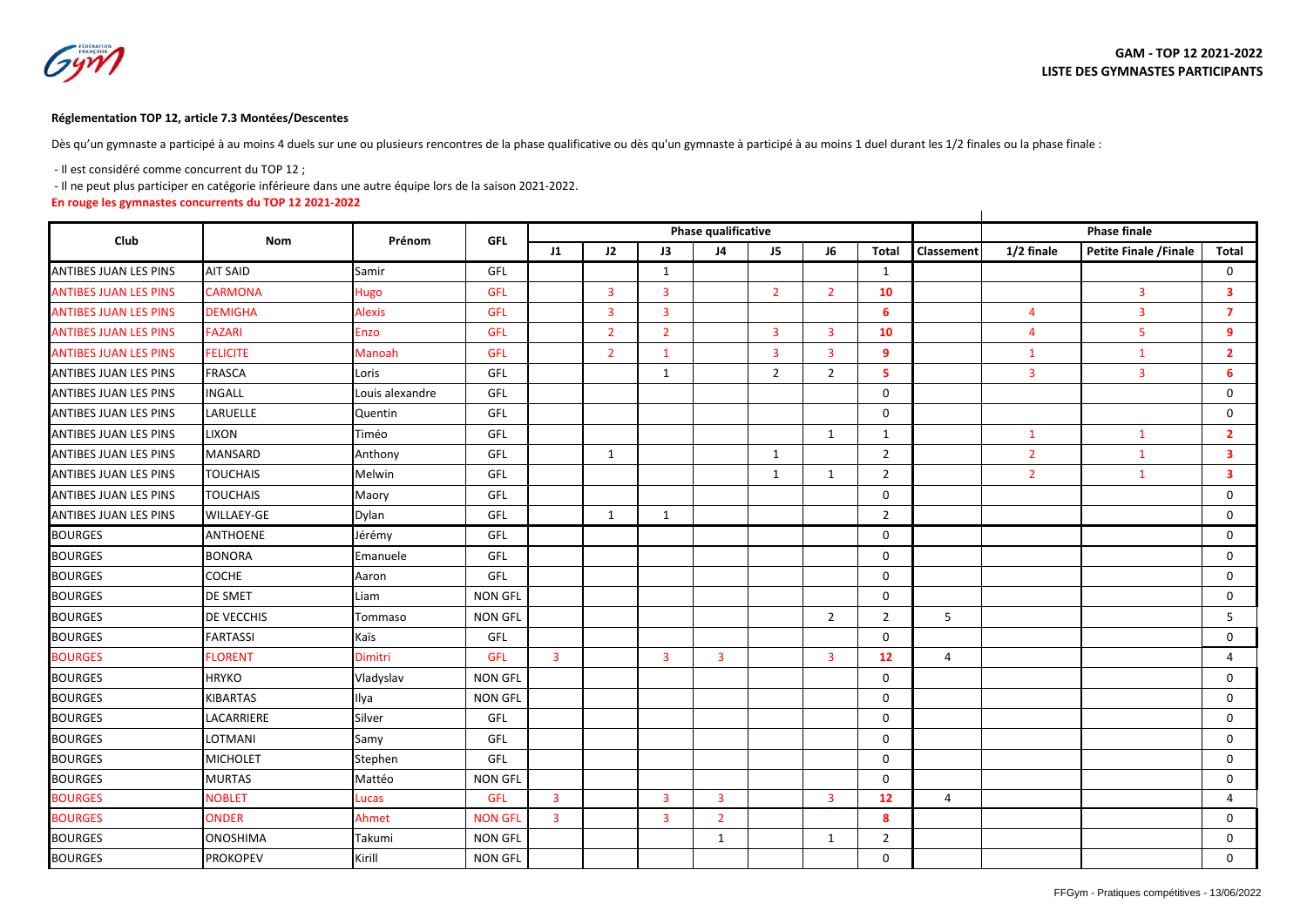**GAM - TOP 12 2021-2022 LISTE DES GYMNASTES PARTICIPANTS**

| FÉDÉRATION<br><b>FRANCAISE</b> |
|--------------------------------|
|                                |
|                                |

| Club                | Nom                     | Prénom           | <b>GFL</b>     |                |                         |                         | Phase qualificative |                |                |                | <b>Phase finale</b> |            |                        |              |
|---------------------|-------------------------|------------------|----------------|----------------|-------------------------|-------------------------|---------------------|----------------|----------------|----------------|---------------------|------------|------------------------|--------------|
|                     |                         |                  |                | 11             | J2                      | J3                      | J4                  | J5             | J6             | <b>Total</b>   | Classement          | 1/2 finale | Petite Finale / Finale | <b>Total</b> |
| <b>BOURGES</b>      | <b>RUMBUTIS</b>         | David            | <b>NON GFL</b> |                |                         |                         |                     |                |                | $\mathbf 0$    |                     |            |                        | $\mathsf{O}$ |
| <b>BOURGES</b>      | <b>SALEUR</b>           | Julien           | <b>GFL</b>     | $\overline{3}$ |                         | $\overline{3}$          | $\overline{3}$      |                | $\overline{3}$ | 12             | 5                   |            |                        | 5            |
| <b>BOURGES</b>      | <b>SCHMIDT</b>          | Casimir          | <b>NON GFL</b> |                |                         |                         |                     |                |                | $\Omega$       |                     |            |                        | $\mathbf 0$  |
| <b>FRANCONVILLE</b> | <b>BEGUE</b>            | Quentin          | GFL            | 1              |                         |                         | $\overline{2}$      | $\overline{2}$ |                | 5              |                     |            |                        | 0            |
| <b>FRANCONVILLE</b> | <b>BOUHANNA</b>         | Maxime           | GFL            |                |                         |                         |                     |                |                | $\mathsf 0$    |                     |            |                        | $\mathsf{O}$ |
| <b>FRANCONVILLE</b> | <b>BOUQUET</b>          | <b>Aurelien</b>  | <b>GFL</b>     | $\overline{2}$ | $\overline{2}$          |                         |                     |                |                | $\overline{4}$ |                     |            |                        | $\mathsf{O}$ |
| <b>FRANCONVILLE</b> | <b>BOUVIER</b>          | Pierre stanislas | GFL            |                |                         |                         | $\mathbf{1}$        | $\overline{2}$ |                | 3              |                     |            |                        | 0            |
| <b>FRANCONVILLE</b> | DELAMARRE               | Mathieu          | GFL            |                |                         |                         |                     | $\mathbf{1}$   |                | $\mathbf{1}$   |                     |            |                        | $\mathsf{O}$ |
| <b>FRANCONVILLE</b> | <b>DESRIAC</b>          | Lilian           | <b>GFL</b>     | $\overline{2}$ | $\mathbf{1}$            |                         | $\mathbf{1}$        | $\overline{2}$ |                | 6              |                     |            |                        | $\mathbf 0$  |
| <b>FRANCONVILLE</b> | <b>IGNATYEV</b>         | Nikita           | <b>NON GFL</b> |                |                         |                         |                     |                |                | 0              |                     |            |                        | 0            |
| <b>FRANCONVILLE</b> | <b>JAOUEN</b>           | Nicolas          | GFL            |                |                         |                         |                     |                |                | $\mathbf 0$    |                     |            |                        | $\mathbf 0$  |
| <b>FRANCONVILLE</b> | LAPEYRE                 | Morgan           | GFL            | $\mathbf{1}$   |                         |                         |                     |                |                | $\mathbf{1}$   |                     |            |                        | $\mathbf 0$  |
| <b>FRANCONVILLE</b> | <b>PAKHNIUK</b>         | Petro            | <b>NON GFI</b> |                | $\overline{\mathbf{3}}$ |                         | $\overline{3}$      | $\overline{3}$ |                | $\overline{9}$ |                     |            |                        | 0            |
| <b>FRANCONVILLE</b> | <b>PEURON</b>           | Anthony          | GFL            |                |                         |                         |                     |                |                | $\mathbf 0$    |                     |            |                        | $\mathbf 0$  |
| <b>FRANCONVILLE</b> | <b>POCHON</b>           | Antoine          | GFL            | 1              | $\mathbf{1}$            |                         |                     |                |                | $\overline{2}$ |                     |            |                        | 0            |
| <b>FRANCONVILLE</b> | <b>STARIKOV</b>         | Valentin         | <b>NON GFL</b> |                |                         |                         |                     |                |                | 0              |                     |            |                        | 0            |
| <b>FRANCONVILLE</b> | <b>STRETOVICH</b>       | Ivan             | <b>NON GFL</b> | $\mathbf{1}$   |                         |                         |                     |                |                | $\mathbf{1}$   |                     |            |                        | $\mathbf 0$  |
| <b>FRANCONVILLE</b> | <b>VANACKER</b>         | Mathieu          | <b>GFL</b>     | $\overline{2}$ | $\overline{2}$          |                         | $\overline{2}$      | $\overline{2}$ |                | 8              |                     |            |                        | $\mathbf 0$  |
| <b>FRANCONVILLE</b> | <b>ZONA</b>             | Jim              | <b>GFL</b>     | $\overline{2}$ | 3                       |                         | $\overline{3}$      |                |                | 8              |                     |            |                        | $\mathbf 0$  |
| LA MADELEINE        | <b>AGHINA</b>           | Tom              | GFL            |                |                         |                         |                     | $\mathbf{1}$   | $\mathbf{1}$   | $\overline{2}$ |                     |            |                        | $\mathbf 0$  |
| LA MADELEINE        | <b>BLAS</b>             | Octavien         | GFL            |                |                         |                         |                     |                |                | $\mathbf 0$    |                     |            |                        | $\mathbf 0$  |
| LA MADELEINE        | <b>BOITTE</b>           | Claude           | GFL            |                |                         | $\mathbf{1}$            |                     | $\mathbf{1}$   | $\mathbf{1}$   | $\overline{3}$ |                     |            |                        | $\mathsf{O}$ |
| LA MADELEINE        | <b>DAVTYAN</b>          | Vahagn           | <b>NON GFL</b> |                |                         | $\mathbf{1}$            |                     |                |                | $\mathbf{1}$   |                     |            |                        | $\mathbf 0$  |
| LA MADELEINE        | <b>DESREUMAUX</b>       | Auxence          | GFL            |                |                         |                         |                     |                |                | $\mathbf 0$    |                     |            |                        | 0            |
| LA MADELEINE        | <b>FOUCHARD</b>         | Enae             | <b>GFL</b>     |                | $\overline{\mathbf{3}}$ |                         |                     | $\overline{2}$ | $\mathbf{1}$   | -6             |                     |            |                        | 0            |
| LA MADELEINE        | <b>FOUCHARD</b>         | Ohann            | GFL            |                |                         | $\overline{2}$          |                     |                |                | $\overline{2}$ |                     |            |                        | $\mathbf 0$  |
| LA MADELEINE        | <b>IAKUBOV</b>          | Mukhammadzhon    | <b>NON GFL</b> |                |                         |                         |                     |                |                | $\mathbf 0$    |                     |            |                        | $\mathbf 0$  |
| LA MADELEINE        | LANKIN                  | Dmitrii          | <b>NON GFL</b> |                |                         |                         |                     |                |                | $\mathsf 0$    |                     |            |                        | $\mathbf 0$  |
| <b>LA MADELEINE</b> | <b>LIKHOVITSKIY</b>     | Andrey           | <b>NON GFI</b> |                | $\mathbf{1}$            |                         |                     | $\overline{2}$ | 2 <sup>1</sup> | 5              |                     |            |                        | $\mathbf 0$  |
| <b>LA MADELEINE</b> | <b>MARECHAL</b>         | Julien           | <b>GFL</b>     |                | $\overline{3}$          | $\overline{3}$          |                     | $\overline{3}$ | $\overline{3}$ | 12             |                     |            |                        | $\mathbf 0$  |
| <b>LA MADELEINE</b> | <b>MASIA PACHOLCZYK</b> | Tom              | GFL            |                | $\overline{3}$          | $\overline{\mathbf{3}}$ |                     | $\overline{2}$ | $\overline{3}$ | 11             |                     |            |                        | 0            |
| LA MADELEINE        | <b>MUNTEAN</b>          | Andrei-Vasile    | <b>NON GFL</b> |                |                         |                         |                     | $\mathbf{1}$   |                | 1              |                     |            |                        | $\mathbf 0$  |
| <b>LA MADELEINE</b> | <b>POLIASCHOV</b>       | Vladislav        | <b>NON GFL</b> |                | $2^{\circ}$             | $\overline{2}$          |                     |                |                | $\overline{4}$ |                     |            |                        | $\mathbf 0$  |
| LA MADELEINE        | <b>VAN DEN KEYBUS</b>   | Luka eddy        | <b>NON GFL</b> |                |                         |                         |                     |                | $\mathbf{1}$   | $\mathbf{1}$   |                     |            |                        | 0            |
| <b>MONACO</b>       | ANGELELLI               | Francesco        | <b>NON GFL</b> |                |                         |                         |                     |                |                | $\mathbf 0$    |                     |            |                        | $\Omega$     |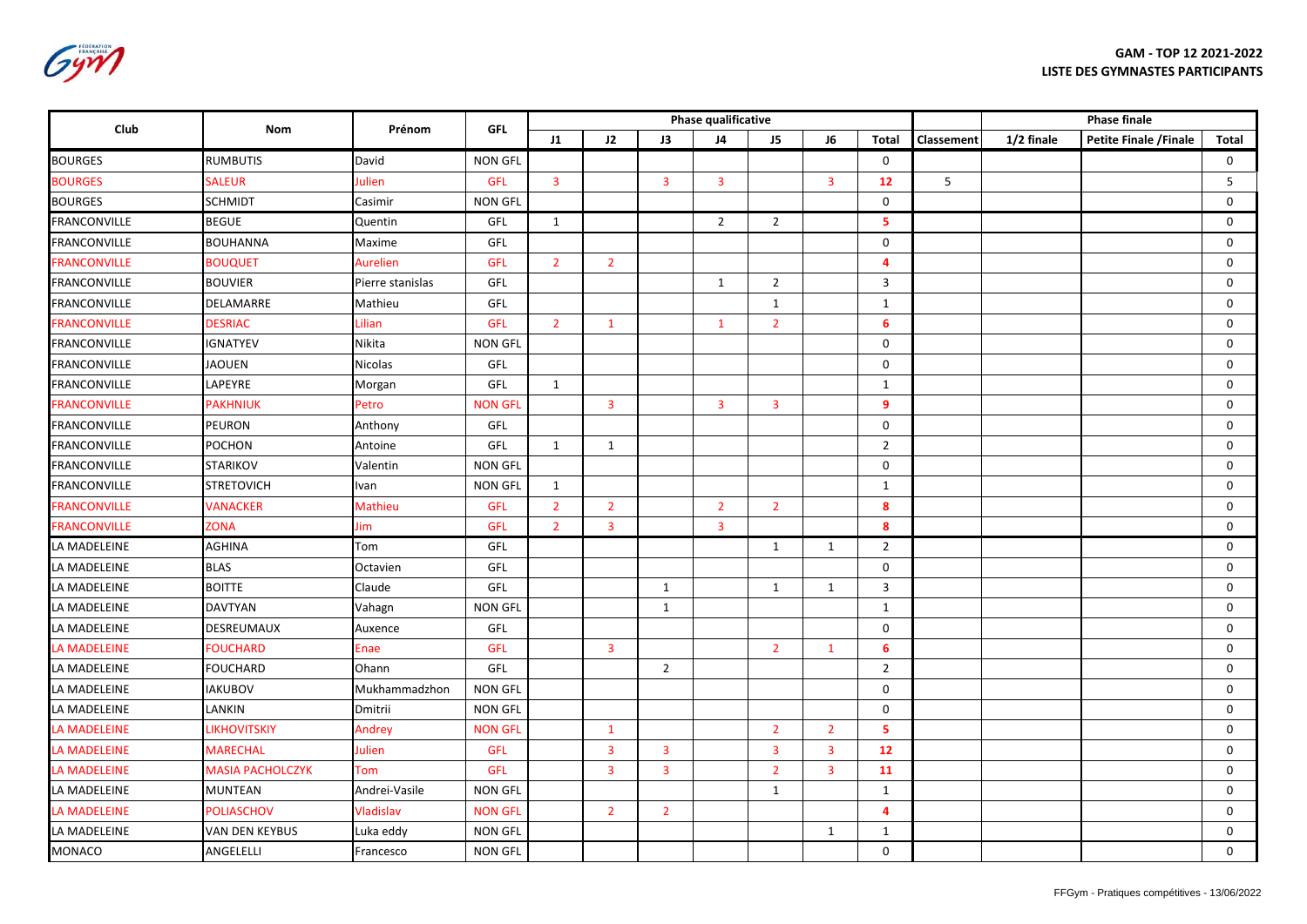**GAM - TOP 12 2021-2022 LISTE DES GYMNASTES PARTICIPANTS**

Gym

| Club                  | Nom                      | Prénom          | <b>GFL</b>     |                         |                         |                         | Phase qualificative     |                |                         |                | <b>Phase finale</b> |                         |                         |                         |
|-----------------------|--------------------------|-----------------|----------------|-------------------------|-------------------------|-------------------------|-------------------------|----------------|-------------------------|----------------|---------------------|-------------------------|-------------------------|-------------------------|
|                       |                          |                 |                | J1                      | J2                      | J3                      | J4                      | J5             | J <sub>6</sub>          | Total          | Classement          | 1/2 finale              | Petite Finale / Finale  | Total                   |
| <b>MONACO</b>         | <b>AYMES</b>             | Lorenzo         | <b>GFL</b>     | $\overline{2}$          |                         |                         |                         |                | $\overline{2}$          | $\overline{4}$ |                     | $\overline{2}$          |                         | $\overline{2}$          |
| <b>MONACO</b>         | CHAPELLE                 | Romain          | GFL            |                         |                         | 1                       |                         |                |                         | 1              |                     | $\mathbf{1}$            | $\mathbf{1}$            | 2 <sup>1</sup>          |
| <b>MONACO</b>         | <b>CROVETTO</b>          | <b>Kevin</b>    | <b>GFL</b>     | $\overline{\mathbf{3}}$ |                         | $\overline{2}$          | $\overline{2}$          |                | $\overline{2}$          | 9              |                     | $\mathbf{1}$            | $\overline{2}$          | $\overline{\mathbf{3}}$ |
| <b>MONACO</b>         | <b>DUBIEN</b>            | Arnaud          | GFL            | 1                       |                         |                         |                         |                |                         | 1              |                     |                         |                         | 0                       |
| MONACO                | <b>FRANC DE FERRIERE</b> | Yann            | GFL            |                         |                         |                         |                         |                |                         | $\mathbf 0$    |                     |                         |                         | $\mathbf 0$             |
| MONACO                | <b>GEORGIOU</b>          | Ilias           | <b>NON GFL</b> |                         |                         | $\overline{2}$          |                         |                |                         | $\overline{2}$ |                     | $\overline{\mathbf{5}}$ |                         | -5                      |
| <b>MONACO</b>         | <b>GOBAUX</b>            | Julien          | <b>GFL</b>     | $\mathbf{1}$            |                         | $\overline{2}$          | $\overline{3}$          |                | $\overline{\mathbf{3}}$ | 9              |                     | 5                       | 5                       | 10                      |
| MONACO                | <b>HOECK</b>             | Vinzenz johann  | <b>NON GFL</b> | $\mathbf{1}$            |                         | $\mathbf{1}$            |                         |                |                         | $\overline{2}$ |                     |                         |                         | $\mathsf{O}$            |
| <b>MONACO</b>         | <b>KOVTUN</b>            | Illia           | <b>NON GFL</b> |                         |                         |                         | $\overline{\mathbf{3}}$ |                | $\overline{\mathbf{3}}$ | 6              |                     |                         | 6                       | 6                       |
| MONACO                | <b>KUZMICKAS</b>         | Tomas           | <b>NON GFL</b> |                         |                         |                         |                         |                |                         | $\mathbf 0$    |                     |                         |                         | 0                       |
| MONACO                | LEGELEY                  | Ethan           | GFL            |                         |                         |                         |                         |                |                         | $\mathbf 0$    |                     |                         |                         | 0                       |
| MONACO                | PELLEGRINO               | Remi            | <b>NON GFL</b> |                         |                         |                         |                         |                |                         | $\mathbf 0$    |                     |                         |                         | $\mathsf{O}$            |
| <b>MONACO</b>         | <b>PIOTTE</b>            | Lilian          | <b>GFL</b>     | $\overline{2}$          |                         | $\overline{2}$          | $\overline{2}$          |                | $\mathbf{1}$            | $\overline{7}$ |                     | $\overline{2}$          | $\overline{\mathbf{3}}$ | 5                       |
| <b>MONACO</b>         | RANC                     | Paul-alexis     | GFL            | $\mathbf{1}$            |                         | $\mathbf{1}$            |                         |                |                         | $\overline{2}$ |                     | $\mathbf{1}$            | $\mathbf{1}$            | $\overline{2}$          |
| MONACO                | <b>SABATON</b>           | Jean-david      | GFL            |                         |                         |                         |                         |                |                         | $\mathbf 0$    |                     |                         |                         | 0                       |
| <b>MONACO</b>         | <b>SEVRUK</b>            | Ivan            | <b>NON GFL</b> |                         |                         |                         |                         |                |                         | $\mathbf 0$    |                     |                         |                         | $\mathbf 0$             |
| <b>MONACO</b>         | <b>VILLENEUVE</b>        | <b>Hugo</b>     | GFL            | $\mathbf{1}$            |                         | $\mathbf{1}$            | $\overline{2}$          |                | $\mathbf{1}$            | 5              |                     | $\mathbf{1}$            | $\mathbf{1}$            | $\overline{2}$          |
| <b>MONTCEAU</b>       | <b>AYUSO</b>             | Pablo           | <b>GFL</b>     | $\mathbf{1}$            | $\overline{2}$          |                         | $\mathbf{1}$            | $\mathbf{1}$   |                         | 5              | $\mathbf{1}$        |                         |                         | $\mathbf{1}$            |
| <b>MONTCEAU</b>       | <b>BARZASI</b>           | Fabio           | GFL            |                         |                         |                         |                         |                |                         | $\mathbf 0$    |                     |                         |                         | $\mathbf 0$             |
| <b>MONTCEAU</b>       | CARTIER                  | Mattéo          | GFL            |                         |                         |                         | 1                       | $\mathbf{1}$   |                         | $\overline{2}$ |                     |                         |                         | $\mathbf 0$             |
| <b>MONTCEAU</b>       | CARVALHO                 | Kevin           | GFL            |                         |                         |                         |                         |                |                         | $\mathbf 0$    |                     |                         |                         | $\mathbf 0$             |
| <b>MONTCEAU</b>       | <b>CARVALHO</b>          | <b>Mavrick</b>  | <b>GFL</b>     | 3                       | $\overline{3}$          |                         | 3                       | $\overline{3}$ |                         | 12             | 5                   |                         |                         | 5                       |
| <b>MONTCEAU</b>       | <b>CHAROLLAIS</b>        | Alexis          | GFL            | $\mathbf{1}$            |                         |                         | $\mathbf{1}$            | $\mathbf{1}$   |                         | 3              | $\mathbf{1}$        |                         |                         | 1                       |
| <b>MONTCEAU</b>       | <b>ELOY</b>              | <b>Bastien</b>  | <b>GFL</b>     | 3                       | $\overline{\mathbf{3}}$ |                         | $\overline{3}$          | $\overline{3}$ |                         | 12             | 5                   |                         |                         | 5                       |
| <b>MONTCEAU</b>       | <b>PARRAUD</b>           | <b>Baptiste</b> | <b>GFL</b>     | $\overline{2}$          | $\overline{3}$          |                         | $\overline{2}$          | $\overline{2}$ |                         | 9              | $\overline{3}$      |                         |                         | $\overline{3}$          |
| <b>MONTCEAU</b>       | <b>PROST</b>             | <b>Brandon</b>  | GFL            | $\mathbf{1}$            |                         |                         | $\mathbf{1}$            | $\mathbf{1}$   |                         | 3              | $\overline{3}$      |                         |                         | $\overline{3}$          |
| <b>MONTCEAU</b>       | <b>ROBERTET</b>          | <b>Baptiste</b> | GFL            | $\mathbf{1}$            | 1                       |                         |                         |                |                         | $\overline{2}$ |                     |                         |                         | 0                       |
| MONTCEAU              | <b>VAL</b>               | Alexis          | GFL            |                         |                         |                         |                         |                |                         | $\mathbf 0$    |                     |                         |                         | 0                       |
| <b>NOISY-LE-GRAND</b> | <b>BLIN</b>              | <b>Alexis</b>   | <b>GFL</b>     |                         | $\overline{2}$          | $\overline{2}$          |                         | $\mathbf{1}$   |                         | 5              |                     |                         |                         | 0                       |
| NOISY-LE-GRAND        | <b>BORELLO</b>           | Florentin       | GFL            |                         |                         |                         |                         |                |                         | $\mathbf 0$    |                     |                         |                         | 0                       |
| <b>NOISY-LE-GRAND</b> | <b>BORELLO</b>           | Antoine         | <b>GFL</b>     |                         | $\overline{2}$          | $\overline{2}$          |                         | $\overline{2}$ | $\overline{2}$          | 8              |                     | $\overline{3}$          | $\overline{\mathbf{3}}$ | 6                       |
| <b>NOISY-LE-GRAND</b> | <b>DEGOUY</b>            | Paul            | <b>GFL</b>     |                         | $\overline{2}$          | $\overline{2}$          |                         | $\overline{2}$ | $\mathbf{1}$            | $\overline{7}$ |                     | $\overline{4}$          |                         | $\overline{4}$          |
| NOISY-LE-GRAND        | <b>DUPONT</b>            | Leny            | GFL            |                         |                         |                         |                         |                |                         | $\mathbf 0$    |                     |                         |                         | 0                       |
| NOISY-LE-GRAND        | <b>GEOFFROY</b>          | Timothe         | GFL            |                         |                         |                         |                         |                |                         | $\mathbf 0$    |                     |                         |                         | 0                       |
| <b>NOISY-LE-GRAND</b> | <b>HOSSAINI</b>          | Hamza           | <b>NON GFL</b> |                         | $\overline{3}$          | $\overline{\mathbf{3}}$ |                         | $\overline{3}$ | $\overline{3}$          | 12             |                     | $\overline{\mathbf{3}}$ | 5                       | 8                       |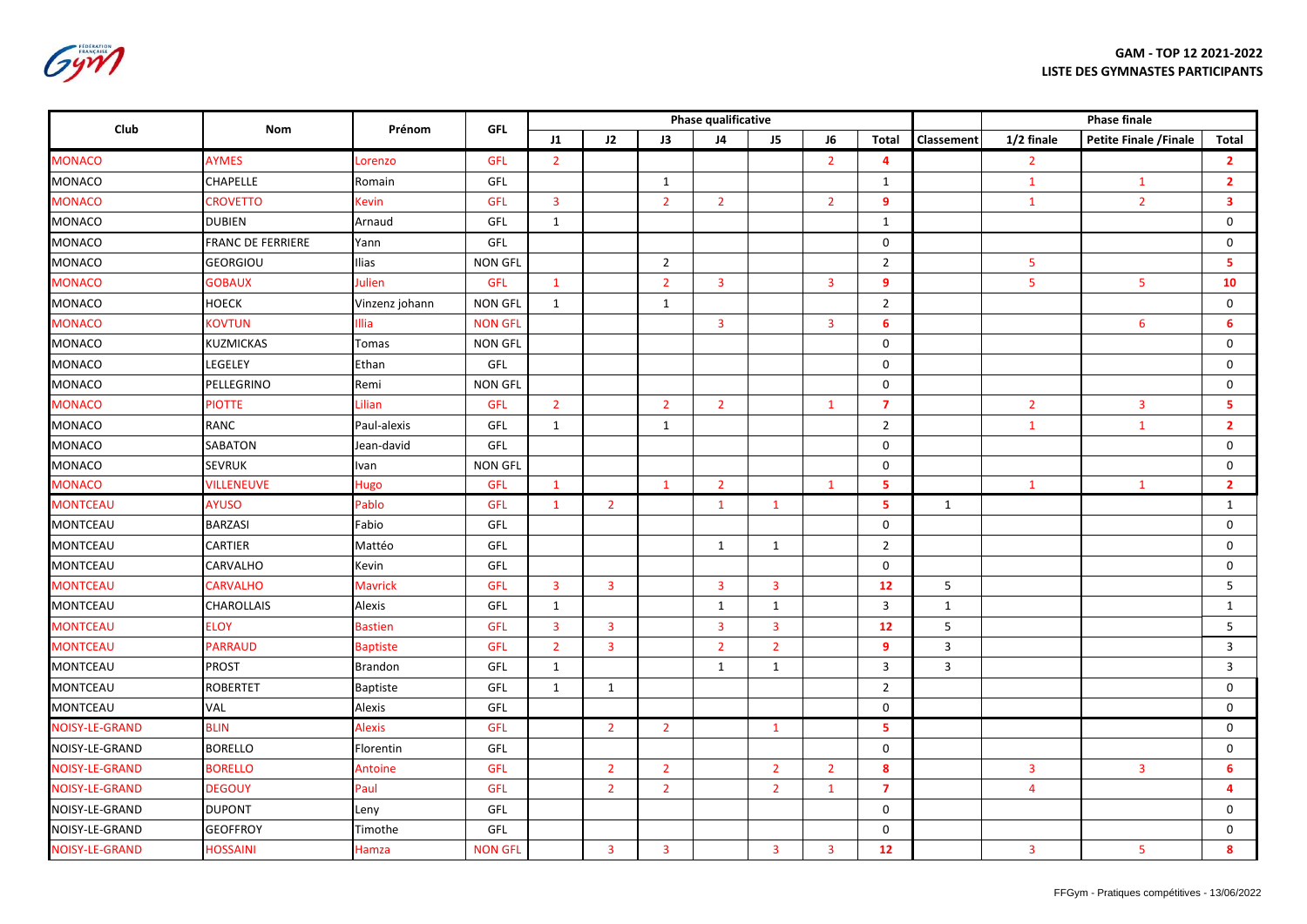Gym

| Club           | Nom                | Prénom         | <b>GFL</b>     |                         |                         |                         | <b>Phase qualificative</b> |                         | <b>Phase finale</b> |                         |                |                         |                         |                         |
|----------------|--------------------|----------------|----------------|-------------------------|-------------------------|-------------------------|----------------------------|-------------------------|---------------------|-------------------------|----------------|-------------------------|-------------------------|-------------------------|
|                |                    |                |                | 11                      | J2                      | J3                      | J4                         | J5                      | J6                  | <b>Total</b>            | Classement     | 1/2 finale              | Petite Finale / Finale  | Total                   |
| NOISY-LE-GRAND | <b>LAFOND PUYO</b> | Valentin       | GFL            |                         |                         |                         |                            |                         |                     | $\mathsf{O}$            |                |                         |                         | $\mathsf{O}$            |
| NOISY-LE-GRAND | LAMBERT            | Sebastien      | GFL            |                         | $\mathbf{1}$            | $\mathbf{1}$            |                            |                         |                     | $\overline{2}$          |                | $\mathbf{1}$            | $\mathbf{1}$            | $\overline{\mathbf{2}}$ |
| NOISY-LE-GRAND | LANGLOIS           | Noé            | GFL            |                         |                         |                         |                            |                         |                     | $\mathbf 0$             |                |                         |                         | $\mathbf 0$             |
| NOISY-LE-GRAND | PAMBIANCHI         | Lorenzo        | <b>GFL</b>     |                         | $\mathbf{1}$            | $\mathbf{1}$            |                            | $\mathbf{1}$            | $\overline{3}$      | 6                       |                | $\overline{3}$          | $\overline{4}$          | $\overline{7}$          |
| NOISY-LE-GRAND | ROUBE              | Léo            | GFL            |                         |                         |                         |                            |                         |                     | $\mathbf 0$             |                |                         |                         | $\mathsf 0$             |
| NOISY-LE-GRAND | <b>SAINTE ROSE</b> | Lorenzo        | <b>GFL</b>     |                         | $\mathbf{1}$            | $\mathbf{1}$            |                            | $\overline{2}$          | $\overline{2}$      | 6                       |                | $\overline{\mathbf{3}}$ | $\overline{\mathbf{5}}$ | 8                       |
| NOISY-LE-GRAND | SO ALVES           | Vincent        | GFL            |                         |                         |                         |                            |                         |                     | $\mathbf 0$             |                |                         |                         | $\mathbf 0$             |
| NOISY-LE-GRAND | <b>THIRIOT</b>     | Benjamin       | GFL            |                         |                         |                         |                            | $\mathbf{1}$            | $\mathbf{1}$        | $\overline{2}$          |                | $\mathbf{1}$            | $\mathbf{1}$            | $\overline{2}$          |
| NOISY-LE-GRAND | VALENTIN           | Leo            | GFL            |                         |                         |                         |                            |                         |                     | $\mathbf 0$             |                |                         |                         | $\mathsf{O}$            |
| NOISY-LE-GRAND | VARENNES           | Mathis         | GFL            |                         |                         |                         |                            |                         |                     | $\mathbf 0$             |                |                         |                         | 0                       |
| ORLEANS        | ALEKSANDROV        | Yordan         | <b>NON GFL</b> |                         |                         |                         |                            |                         |                     | 0                       |                |                         |                         | 0                       |
| <b>ORLEANS</b> | <b>ASIL</b>        | Adem           | <b>NON GFL</b> | $\overline{\mathbf{3}}$ |                         |                         | $\overline{\mathbf{3}}$    | $\overline{\mathbf{3}}$ |                     | 9                       |                |                         |                         | $\mathbf 0$             |
| <b>ORLEANS</b> | <b>BALLON</b>      | Arthur         | <b>GFL</b>     | $\overline{2}$          | $\overline{2}$          |                         | $\overline{2}$             | $\overline{2}$          |                     | 8                       |                |                         |                         | $\mathbf 0$             |
| <b>ORLEANS</b> | <b>BOULET</b>      | <b>Edgar</b>   | GFL            | $\overline{2}$          | $\overline{\mathbf{3}}$ |                         | $\mathbf{1}$               | $\mathbf{1}$            |                     | $\overline{7}$          |                |                         |                         | 0                       |
| <b>ORLEANS</b> | <b>CORDULE</b>     | <b>Mathys</b>  | GFL            | $\overline{2}$          | $\overline{\mathbf{3}}$ |                         | $\overline{2}$             | $\overline{2}$          |                     | $\overline{9}$          |                |                         |                         | $\mathsf 0$             |
| <b>ORLEANS</b> | <b>DESANGES</b>    | Lucas          | <b>GFL</b>     | $\overline{2}$          |                         |                         | $\overline{2}$             | $\overline{2}$          |                     | 6                       |                |                         |                         | $\mathsf{O}$            |
| ORLEANS        | <b>GUILLARD</b>    | Maxime         | GFL            |                         |                         |                         | $\mathbf{1}$               | $\mathbf{1}$            |                     | $\overline{2}$          |                |                         |                         | $\mathbf 0$             |
| ORLEANS        | <b>HALL</b>        | James          | <b>NON GFL</b> |                         |                         |                         |                            |                         |                     | $\mathbf 0$             |                |                         |                         | $\mathsf 0$             |
| ORLEANS        | <b>HUDDLESTON</b>  | David          | <b>NON GFL</b> |                         |                         |                         |                            |                         |                     | $\mathbf 0$             |                |                         |                         | $\mathsf{O}$            |
| ORLEANS        | JEAN-ALPHONSE      | Adam           | GFL            |                         | $\overline{2}$          |                         |                            |                         |                     | $\overline{2}$          |                |                         |                         | $\mathbf 0$             |
| ORLEANS        | <b>ROSTOV</b>      | Alexey         | <b>NON GFL</b> |                         |                         |                         |                            |                         |                     | $\mathbf 0$             |                |                         |                         | 0                       |
| ORLEANS        | <b>TROMPAT</b>     | Charles        | GFL            | $\mathbf{1}$            | $\overline{2}$          |                         |                            |                         |                     | 3                       |                |                         |                         | $\mathsf{O}$            |
| ORLEANS        | <b>TULLOCH</b>     | Courtney       | <b>NON GFL</b> |                         |                         |                         |                            |                         |                     | $\mathbf 0$             |                |                         |                         | $\mathbf 0$             |
| ORLEANS        | <b>VIAROUGE</b>    | Roman          | GFL            |                         |                         |                         |                            |                         |                     | $\mathbf 0$             |                |                         |                         | $\mathsf 0$             |
| ORLEANS        | <b>VOISIN</b>      | Timothy        | GFL            |                         |                         |                         | $\mathbf{1}$               | $\mathbf{1}$            |                     | $\overline{2}$          |                |                         |                         | $\mathbf 0$             |
| <b>OYONNAX</b> | <b>BRUNO</b>       | Jean pierre    | <b>GFL</b>     | $\overline{2}$          |                         | $\overline{2}$          | $\mathbf{1}$               |                         | $\mathbf{1}$        | 6                       | $\overline{2}$ |                         |                         | $\overline{2}$          |
| <b>OYONNAX</b> | <b>CASIMIR</b>     | Eric           | GFL            |                         |                         |                         | $\mathbf{1}$               |                         | $\mathbf{1}$        | $\overline{2}$          | 1              |                         |                         | $\mathbf{1}$            |
| <b>OYONNAX</b> | CHASAZYROVAS       | Gytis          | <b>NON GFL</b> |                         |                         |                         |                            |                         |                     | $\mathbf 0$             |                |                         |                         | $\mathsf{O}$            |
| <b>OYONNAX</b> | <b>DE BARROS</b>   | Matheo         | GFL            |                         |                         |                         |                            |                         |                     | $\mathbf 0$             |                |                         |                         | 0                       |
| <b>OYONNAX</b> | <b>DOUVILLE</b>    | <b>Martin</b>  | <b>GFL</b>     | 3                       |                         | $\overline{\mathbf{3}}$ | $\overline{2}$             |                         | $\overline{2}$      | 10                      | 5              |                         |                         | 5                       |
| <b>OYONNAX</b> | <b>MILLET</b>      | <b>Vincent</b> | <b>GFL</b>     |                         |                         |                         | $\overline{2}$             |                         | $\overline{2}$      | $\overline{\mathbf{4}}$ | $\overline{2}$ |                         |                         | $\overline{2}$          |
| <b>OYONNAX</b> | <b>MUNTEAN</b>     | Andrei         | <b>NON GFL</b> | $\overline{2}$          |                         | $\mathbf{1}$            |                            |                         | $\overline{2}$      | 5                       | $\overline{2}$ |                         |                         | $\overline{2}$          |
| <b>OYONNAX</b> | ODDOZ              | Mattéo         | GFL            |                         |                         |                         |                            |                         |                     | $\mathbf 0$             |                |                         |                         | 0                       |
| <b>OYONNAX</b> | <b>ROCHER</b>      | Cedric         | <b>GFL</b>     | $\mathbf{1}$            |                         | $\mathbf{1}$            | $\mathbf{1}$               |                         | $\mathbf{1}$        | $\overline{\mathbf{4}}$ | $\overline{2}$ |                         |                         | $\overline{2}$          |
| <b>OYONNAX</b> | ROMANENKO          | Ivan           | GFL            | $\mathbf{1}$            |                         |                         | $\mathbf{1}$               |                         | $\mathbf{1}$        | $\mathbf{3}$            |                |                         |                         | $\mathsf{O}$            |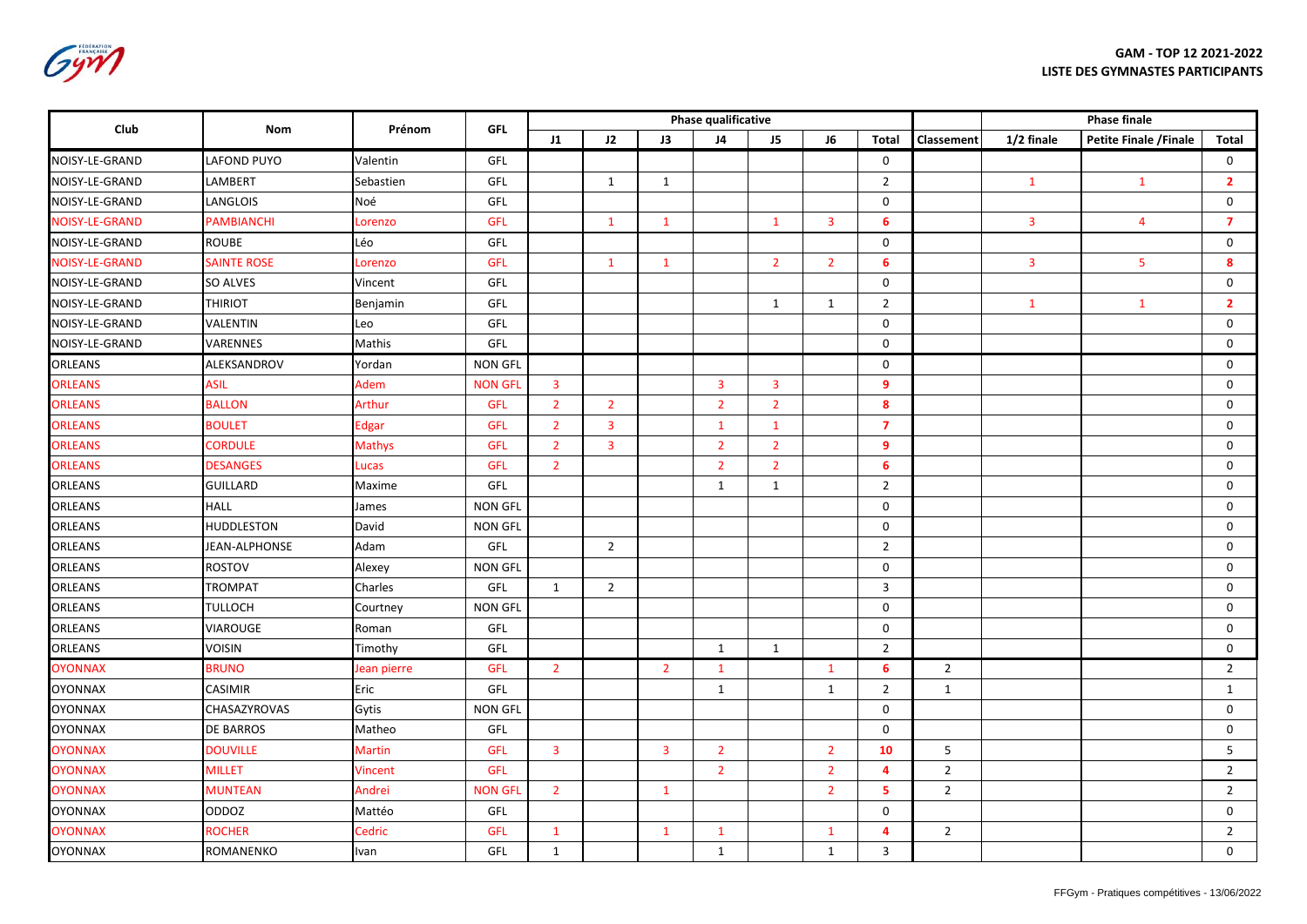**GAM - TOP 12 2021-2022 LISTE DES GYMNASTES PARTICIPANTS**

| FÉDÉRATION<br><b>FRANCAISE</b> |
|--------------------------------|
|                                |
|                                |
|                                |
|                                |

| Club              | Nom                        | Prénom         | <b>GFL</b>     |                         |                         |                         | <b>Phase qualificative</b> |                |                         |                |                |                         |                         |                         |
|-------------------|----------------------------|----------------|----------------|-------------------------|-------------------------|-------------------------|----------------------------|----------------|-------------------------|----------------|----------------|-------------------------|-------------------------|-------------------------|
|                   |                            |                |                | $_{11}$                 | J2                      | J3                      | J4                         | J <sub>5</sub> | J6                      | Total          | Classement     | 1/2 finale              | Petite Finale / Finale  | <b>Total</b>            |
| <b>OYONNAX</b>    | <b>SIMON</b>               | Luc            | GFL            |                         |                         |                         |                            |                |                         | $\mathbf 0$    |                |                         |                         | $\mathbf 0$             |
| <b>OYONNAX</b>    | TOUYON                     | Jocelyn        | GFL            |                         |                         |                         |                            |                |                         | 0              |                |                         |                         | 0                       |
| <b>OYONNAX</b>    | <b>TVOROGAL</b>            | Robert         | <b>NON GFL</b> |                         |                         | $\overline{2}$          | $\overline{2}$             |                |                         | $\overline{4}$ |                |                         |                         | $\mathbf 0$             |
| <b>OYONNAX</b>    | <b>ZOUHAIR</b>             | <b>Nabil</b>   | GFL            | $\overline{3}$          |                         | $\overline{\mathbf{3}}$ | $\overline{2}$             |                | $\overline{2}$          | 10             | $\overline{4}$ |                         |                         | 4                       |
| <b>SOTTEVILLE</b> | <b>BARDOU</b>              | <b>Victor</b>  | GFL            | $\overline{\mathbf{3}}$ | $\overline{\mathbf{3}}$ |                         | $\overline{2}$             | $2^{\circ}$    |                         | 10             |                | $\overline{3}$          | $\overline{\mathbf{3}}$ | 6                       |
| <b>SOTTEVILLE</b> | <b>BAUDRY</b>              | Sacha          | GFL            |                         |                         |                         |                            |                |                         | $\mathbf 0$    |                |                         |                         | 0                       |
| <b>SOTTEVILLE</b> | <b>BERNARD</b>             | Cameron-lie    | GFL            | $\overline{2}$          | $\overline{2}$          |                         | $\overline{2}$             | $\overline{2}$ |                         | 8              |                | $\overline{\mathbf{3}}$ | $\overline{\mathbf{3}}$ | 6                       |
| SOTTEVILLE        | CHEVALIER                  | Alix           | GFL            |                         |                         |                         |                            |                |                         | $\mathbf 0$    |                |                         |                         | $\mathbf 0$             |
| <b>SOTTEVILLE</b> | <b>DAVTYAN</b>             | Artur          | <b>NON GFL</b> | $\overline{\mathbf{3}}$ |                         |                         | 3                          | $\mathbf{3}$   |                         | 9              |                | $6\phantom{1}6$         | $\overline{3}$          | 9                       |
| <b>SOTTEVILLE</b> | <b>DIEZ</b>                | <b>Nicolas</b> | GFL            | $\overline{3}$          | $\overline{\mathbf{3}}$ |                         | $\overline{2}$             | $\overline{2}$ |                         | 10             |                | $\overline{\mathbf{3}}$ | $\overline{\mathbf{4}}$ | $\overline{7}$          |
| <b>SOTTEVILLE</b> | <b>DOLCI</b>               | Félix          | <b>NON GFL</b> |                         | 3                       |                         |                            |                |                         | 3              |                |                         | $\overline{\mathbf{3}}$ | $\overline{\mathbf{3}}$ |
| SOTTEVILLE        | <b>ELTSOV</b>              | Sergei         | <b>NON GFL</b> |                         |                         |                         |                            |                |                         | $\mathbf 0$    |                |                         |                         | 0                       |
| SOTTEVILLE        | <b>EMARD</b>               | William        | <b>NON GFL</b> |                         |                         |                         |                            |                |                         | $\mathbf 0$    |                |                         |                         | $\mathsf{O}$            |
| <b>SOTTEVILLE</b> | <b>FERRANDES</b>           | Raphael        | GFL            |                         |                         |                         |                            |                |                         | $\mathbf 0$    |                |                         |                         | $\mathbf 0$             |
| SOTTEVILLE        | <b>KIRMES</b>              | Oskar          | <b>NON GFL</b> |                         |                         |                         |                            |                |                         | $\mathbf 0$    |                |                         |                         | 0                       |
| SOTTEVILLE        | LAZOU                      | Erwan          | GFL            |                         |                         |                         |                            |                |                         | $\mathbf 0$    |                |                         |                         | $\mathsf{O}$            |
| <b>SOTTEVILLE</b> | <b>LEFEBVRE</b>            | <b>Theo</b>    | <b>GFL</b>     | $\mathbf{1}$            | $\mathbf{1}$            |                         | 3                          | $\mathbf{3}$   |                         | 8              |                | $\overline{3}$          | $\overline{2}$          | 5                       |
| <b>SOTTEVILLE</b> | <b>METIDJI</b>             | Hallel         | <b>NON GFL</b> |                         |                         |                         |                            |                |                         | $\mathbf 0$    |                |                         |                         | $\mathbf 0$             |
| SOTTEVILLE        | <b>NAIDIN</b>              | Sergei         | <b>NON GFL</b> |                         |                         |                         |                            |                |                         | $\mathbf 0$    |                |                         |                         | $\mathbf 0$             |
| <b>SOTTEVILLE</b> | PINHEIRO RODRIGUES         | Danny          | GFL            |                         |                         |                         |                            |                |                         | $\mathbf 0$    |                |                         |                         | $\mathbf 0$             |
| <b>SOTTEVILLE</b> | <b>SANTAIS</b>             | Matthéo        | GFL            |                         |                         |                         |                            |                |                         | $\mathbf 0$    |                |                         |                         | $\mathbf 0$             |
| <b>SOTTEVILLE</b> | <b>WILLIG</b>              | Arnaud         | GFL            |                         |                         |                         |                            |                |                         | $\mathbf 0$    |                |                         |                         | $\mathbf 0$             |
| <b>VALLAURIS</b>  | <b>BORGES CORREIA</b>      | <b>Rubens</b>  | GFL            |                         | $\overline{2}$          | $2^{\circ}$             |                            | $\mathbf{3}$   | $\overline{\mathbf{3}}$ | 10             |                |                         |                         | $\mathbf 0$             |
| <b>VALLAURIS</b>  | <b>CINGOLANI</b>           | Andrea         | <b>NON GFL</b> |                         | $2^{\circ}$             |                         |                            | $\mathbf{1}$   | $\mathbf{1}$            | $\overline{4}$ |                |                         |                         | $\mathsf{O}$            |
| <b>VALLAURIS</b>  | CLAUZEL                    | Martial        | GFL            |                         |                         |                         |                            |                |                         | $\mathbf 0$    |                |                         |                         | $\mathbf 0$             |
| <b>VALLAURIS</b>  | <b>DUESO</b>               | Tom            | GFL            |                         |                         |                         |                            |                |                         | $\mathbf 0$    |                |                         |                         | $\mathbf 0$             |
| VALLAURIS         | <b>FASULO</b>              | Morgan         | GFL            |                         |                         |                         |                            |                |                         | $\mathbf 0$    |                |                         |                         | $\mathsf{O}$            |
| <b>VALLAURIS</b>  | <b>FERNANDES HENRIQUES</b> | Paco           | GFL            |                         | $2^{\circ}$             | $\overline{3}$          |                            | $2^{\circ}$    | $\overline{2}$          | $\overline{9}$ |                |                         |                         | $\mathbf 0$             |
| VALLAURIS         | <b>GARNIER</b>             | Nicolas        | GFL            |                         |                         |                         |                            |                |                         | $\mathbf 0$    |                |                         |                         | $\mathbf 0$             |
| VALLAURIS         | <b>GENTGES</b>             | Maxime         | <b>NON GFL</b> |                         | 1                       | $\overline{2}$          |                            |                |                         | $\overline{3}$ |                |                         |                         | $\mathbf 0$             |
| VALLAURIS         | KREMMER                    | Laurent        | GFL            |                         |                         |                         |                            |                |                         | $\mathbf 0$    |                |                         |                         | $\mathbf 0$             |
| VALLAURIS         | LEBRUN                     | Lylian         | GFL            |                         |                         |                         |                            |                |                         | $\mathbf 0$    |                |                         |                         | $\mathsf{O}$            |
| <b>VALLAURIS</b>  | <b>LEVANTESI</b>           | <b>Matteo</b>  | <b>NON GFL</b> |                         |                         |                         |                            | $\overline{2}$ | $\overline{2}$          | $\overline{4}$ |                |                         |                         | $\mathbf 0$             |
| VALLAURIS         | MAREE                      | Florent        | GFL            |                         | 1                       | $\mathbf{1}$            |                            |                |                         | $\overline{2}$ |                |                         |                         | 0                       |
| VALLAURIS         | MARTINEZ MARECHAL          | Victor         | NON GFL        |                         |                         | $\mathbf{1}$            |                            |                |                         | $\mathbf{1}$   |                |                         |                         | 0                       |